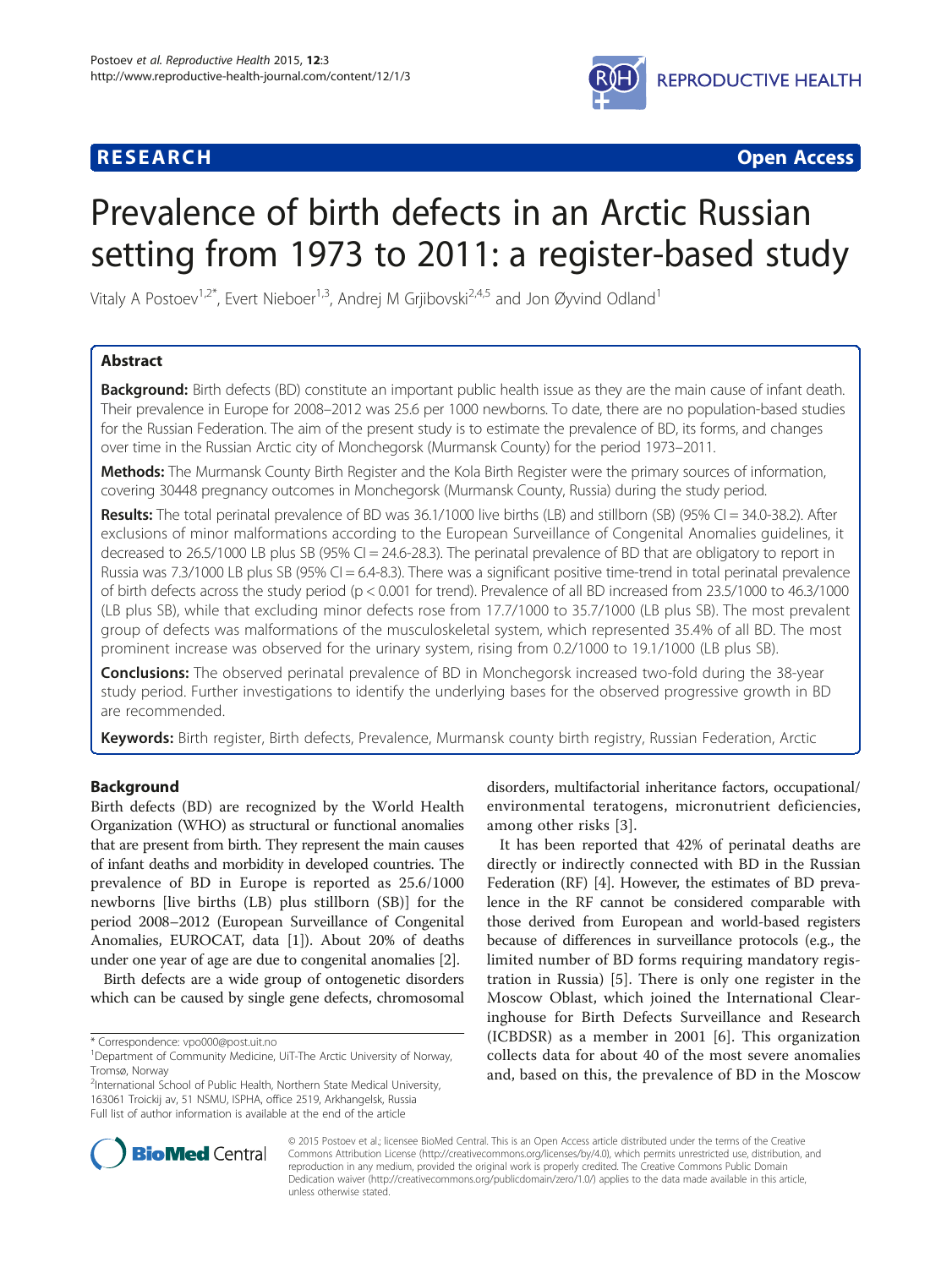<span id="page-1-0"></span>County was reported as 12.3/1000 (LB plus SB) in 2001 and 6.1/1000 (LB plus SB) in 2009 [\[6,7](#page-7-0)].

For the period March 1973 through 2002, Vaktskjold et al. reported a high prevalence (13.3/1000 of newborns) of musculoskeletal malformations in Monchegorsk [\[8](#page-7-0)], but not of genital defects (4.4/1000 newborns) [[9\]](#page-7-0). Furthermore, for 1995–2004 Petrova and Vaktskjold found a higher incidence of neural tube defects (2.1/1000 newborns and abortions) in Arkhangelsk, Russia than in Norway [[10](#page-7-0)]; by contrast, the incidences of anterior abdominal wall defects were the same (0.5/1000 newborns and abortions) [[11](#page-7-0)]. Their study was based on a regional BD register.

There are 22 forms of BD (20 isolated forms, Down's syndrome and multiple BD) for which registration is now obligatory in Russia (see Table 1 for list) [[5,12,13](#page-7-0)]. The monitoring of BD in the RF is conducted by the Moscow Institute of Pediatrics and Children Surgery; their data contains information for 42 regional registers in addition to that for the Moscow Oblast mentioned above [\[12](#page-7-0)]. Based on this source, the prevalence in 2011 of all BD in RF was 23.2/1000 newborns and spanned from 7.0/1000 in Stavropol County to 50.0/1000 in Severnaya Osetia-Alanya County. By comparison, the prevalence of the mandatory BD in the RF for 2011 was 7.0/1000

Table 1 Birth defects that require mandatory reporting in the Russian Federation [[11\]](#page-7-0)

| <b>Birth defects</b>                   | Code by ICD-10              |  |  |  |
|----------------------------------------|-----------------------------|--|--|--|
| Anencephaly                            | Q <sub>00</sub>             |  |  |  |
| Spina bifida                           | Q05                         |  |  |  |
| Encephalocele                          | Q <sub>01</sub>             |  |  |  |
| Congenital hydrocephalus               | Q <sub>03</sub>             |  |  |  |
| Anophthalmos, microophthalmos          | Q11.0, Q11.2                |  |  |  |
| Anotia, microtia,                      | Q16.0, Q17.2                |  |  |  |
| Transposition of large vessels         | Q20.3                       |  |  |  |
| Hypoplastic left heart                 | Q23.4                       |  |  |  |
| Cleft palate                           | Q35                         |  |  |  |
| Cleft lip with or without cleft palate | Q36.0, Q36.9, Q37           |  |  |  |
| Oesophageal atresia                    | $Q39.0 - Q39.4$             |  |  |  |
| Ano-rectal atresia                     | $Q42.0 - Q42.3$             |  |  |  |
| Hypospadias                            | Q54.0 - Q54.3, Q54.8, Q54.9 |  |  |  |
| Renal agenesis or disgenesis           | Q60.1, Q60.4, Q60.6         |  |  |  |
| Epispadias                             | Q64.0                       |  |  |  |
| Urine bladder exstrophy                | Q64.1                       |  |  |  |
| Reducing limb malformations            | Q71-Q73                     |  |  |  |
| Diaphragmatic hernia                   | Q79.0                       |  |  |  |
| Omphalocele                            | O79.2                       |  |  |  |
| Gastroschisis                          | O79.3                       |  |  |  |
| Multiple congenital malformations      | Q89.7                       |  |  |  |
| Down syndrome                          | Q90                         |  |  |  |

newborns and ranged from 2.8/1000 newborns in Magadan County to 13.5/1000 in Ivanovo County; in Arkhangelsk County it was 10.5/1000 for all BD and 7.0/1000 for mandatory registered BD [[13](#page-7-0)].

A county-wide population-based birth register established in 2005 for Murmansk County has facilitated more detailed investigation of BD epidemiology at the population level. Since living in an industrialized region of the North-west Russian Arctic might influence reproductive health and pregnancy outcomes, the city of Monchegorsk located in the Kola Peninsula was selected for an analysis of the total prevalence of BD, the types observed, and changes therein during the period 1973–2011. Monchegorsk is the one of largest cities in Murmansk County (Figure 1) with 47 403 inhabitants in 2012 [\[14](#page-7-0)], and its nickel refinery complex has been and remains the largest employer. The official birth rate in Monchegorsk in 2012 was 11.3/1000 and resembled the regional birth rate (11.8/1000); perinatal mortality rates were also comparable (respectively, 7.47/1000 and 7.22/1000) [[14](#page-7-0)]. Similarly, for all of Russia the 2012 rates were 13.3/1000 (of births) and 8.6/1000 (perinatal mortality) [\[15](#page-7-0)].

The aim of the study was to estimate the prevalence and structure of BD during 1973–2011 in Monchegorsk, Northwest Russia, using established Russian birth registers and EUROCAT guidelines.

# Methods

## Population and sources of information

The study population included all newborns delivered in Monchegorsk and registered in either the Kola Birth Register (KBR) or the Murmansk County Birth Register (MCBR) for the years 1973–2011.

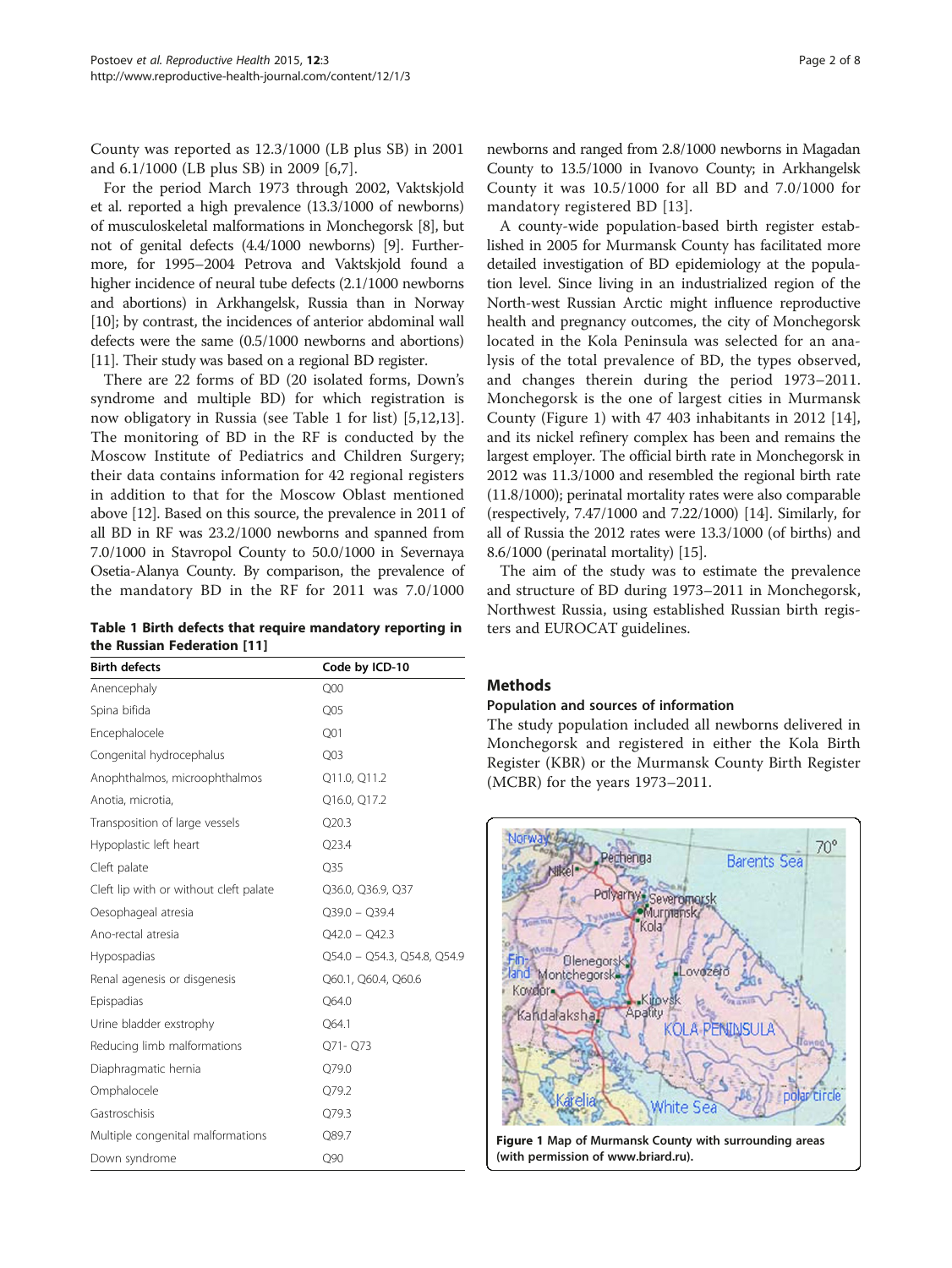The KBR was established in 1998 by the retrospective collection of information about all births from week 28 of gestation on that occurred in Monchegorsk as of March 1973. Registration was continued prospectively until 2005. In addition, 102 newborns with age 13–27 weeks of gestation were also registered, of which 82 were stillborn or died during the first week of life. Details of the construction and description of the register's suitability for epidemiological investigations have been published [[8,9,16](#page-7-0)]. A total number of 26 841 pregnancy outcomes were registered. The implementation and use of the KBR demonstrated the need for a medical birth registry for the entire Murmansk region (also referred to as the Kola Peninsula).

The MCBR was established in 2005, and the prospective registration of pregnancy outcomes from 22 weeks of gestation began on the  $1<sup>st</sup>$  of January 2006 [\[17](#page-7-0)]. A total of 3750 births in Monchegorsk were registered during 2006–2011.

Data from the two registers were merged into one database using the same fields: maternal date of birth; child's birth date; and status of child (LB or SB); BD diagnosis and its ICD-10 code. Newborns were excluded from the study if diagnoses at birth had been missed, or its interpretation had been uncertain (i.e., not having an ICD-10 code). We also excluded newborns with missing data about their status at birth. The total number of excluded newborns was 144 (0.5%), and thus 30448 newborns were included in the current analysis.

The registration of BD in the two registers included information about the existence of BD and its diagnosis; the latter was based on primary medical documentation (up to five fields of diagnosis), and were coded according to ICD-10. The diagnosis was usually made by a pediatrician or neonatologist after birth and during the maternity house stay. Use of pertinent diagnostic tools such as ultrasound examination (US) or echocardiography supplemented routine examinations. In some cases, prenatal US evidence for suspected BD was confirmed by examination after birth. In case of abortion or fetal death, the diagnosis was based on autopsy results.

# Data analysis

The prevalence, structure of BD, and distribution of the different forms were estimated based on the two- and three-level of International Classification of Disease, the Tenth Edition (ICD-10), Chapter XVII, Q codes. The newborns with more than one BD diagnosis were included in the analysis only as newborns with multiple defects as their diagnoses were not coded as Q89.7 ("multiple congenital malformations, not elsewhere classified"). These newborns were not included for any specific defects they had.

The total prevalence and prevalence by BD groups were calculated using the number of newborns (LB plus SB)

with BD as the numerator, with the total number of newborns included as the denominator. To make the prevalence data more comparable with those of EUROCAT, we calculated the total BD prevalence and that of all BD malformation groups after excluding all minor anomalies according to the EUROCAT Guide 1.4, Chapter 3.2: "Minor malformation for exclusion" from the total number of BD [[18\]](#page-7-0). The prevalence of malformations for which registration was mandatory in the RF was calculated using the sum of newborns with the BD items listed in Table [1](#page-1-0) as the numerator.

Descriptive statistics were calculated using SPSS 21.0. The rates are presented per 1000 newborns (LB plus SB), with 95% confidence intervals (95% CI). A time-trend calculation was done for four 10-years periods (the last one included nine years) using chi-squared test for trend.

# Ethical considerations

The Committee for Research Ethics at the Northern State Medical University (Arkhangelsk, Russia) and REK Regional Committee for Health and Research Ethics, Northern Norway (Tromsø, Norway) approved the current study.

# Results

There were 1099 newborns with BD in Monchegorsk during the 1973–2011 study period. The total prevalence was 36.1/1000 newborns (95% CI = 34.0-38.2). There were 96 cases (8.7%) of multiple BD [3.2/1000 (95% CI = 2.5-3.8)] among them. The prevalence among LB was 34.7/1000  $(95\% \text{ CI} = 32.6 - 36.9)$ , and  $167.3/1000$  for SB  $(95\% \text{ CI} =$ 123.4-211.2). The most prevalent defect groups were congenital malformations and deformations of the musculoskeletal system, which represented 35.4% of all birth defects (i.e., 386 cases).

After exclusion of minor anomalies, 808 cases of BD among 30448 newborn were identified and resulted in a prevalence rate of 26.5/1000 (95% CI = 24.6-28.3). Those for all BD groups were calculated for both the total number of BD and after the exclusion of minor BD cases; they are presented in Table [2](#page-3-0). Comparable data for the 2008– 2012 period derived from the EUROCAT Prevalence Tables [\[1](#page-7-0)] are presented in Table [3](#page-3-0).

The prevalence of  $BD$  ( $LB + SB$ ) for which reporting was mandatory was  $7.3/1000$  newborns (95% CI = 6.4-8.3). For LB it was 6.8/1000 (95% CI = 5.8-7.7) and 67.2/1000 (95%  $CI = 38.1 - 97.2$  for SB. The prevalence rates stratified by specific defects (LB + SB) are summarized in Table [4](#page-4-0).

A significant positive time-trend for the total BD prevalence among newborns was observed, as well as for malformations of the nervous system, those involving 'eye, ear, face and neck', the genital organs, and of the urinary system. Changes in BD prevalence across the four time-periods are summarized in Tables [5](#page-4-0) and [6](#page-5-0) and depicted in Figure [2.](#page-6-0) After exclusion of urinary system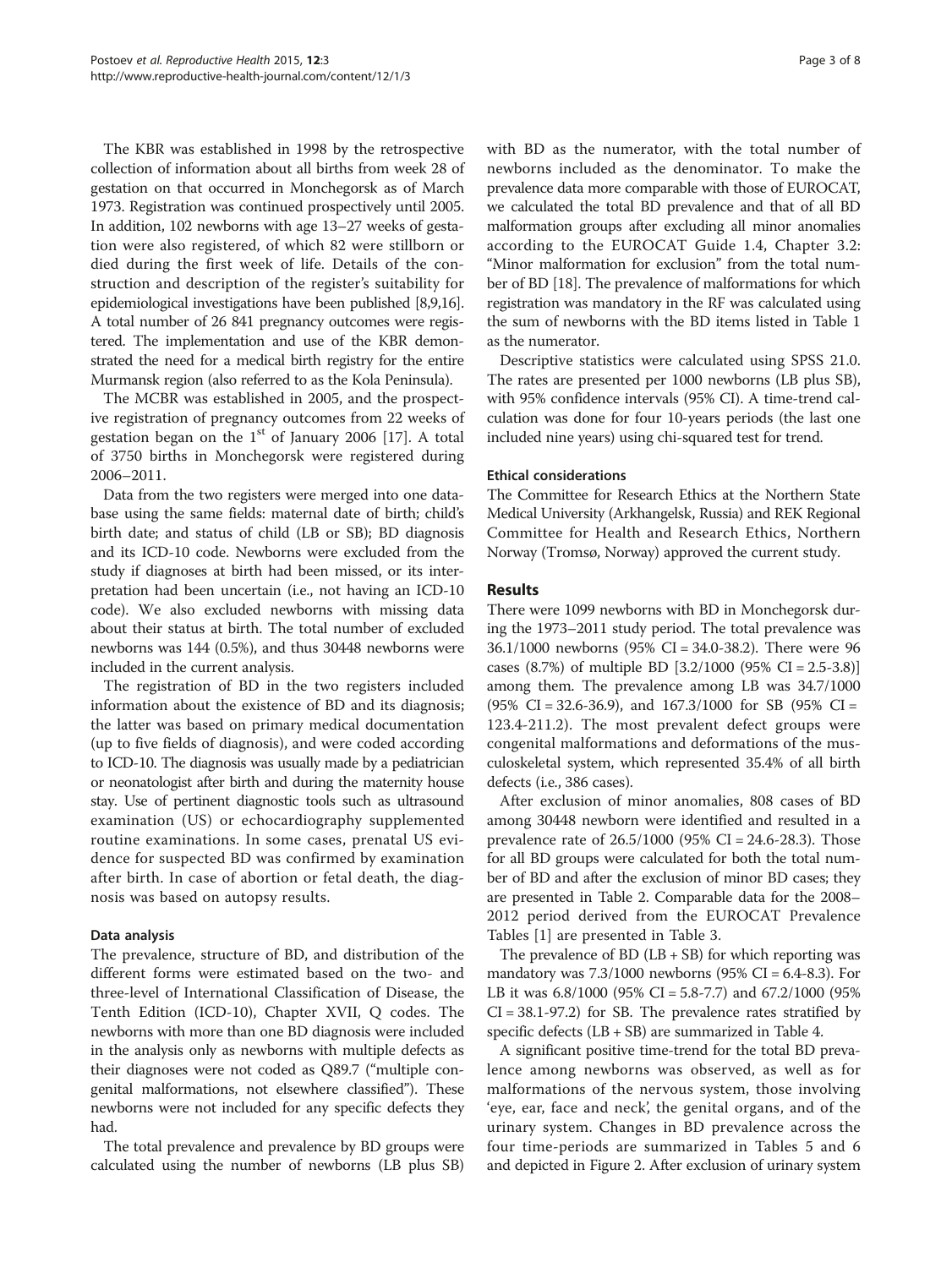| Group of birth defect (ICD-10 codes)                                             |                   | Total prevalence <sup>1</sup> | Prevalence, excl. minor anomalies <sup>2</sup> |             |
|----------------------------------------------------------------------------------|-------------------|-------------------------------|------------------------------------------------|-------------|
|                                                                                  | Prevalence 95% CI |                               | Prevalence                                     | 95% CI      |
| Congenital malformations of the nervous system (Q00-Q07)                         | 1.8               | $1.3 - 2.2$                   | 1.8                                            | $1.3 - 2.2$ |
| Congenital malformations of eye, ear, face and neck (Q10-Q18)                    | 0.6               | $0.3 - 0.8$                   | 0.4                                            | $0.2 - 0.7$ |
| Congenital malformations of the circulatory system (Q20-Q28)                     | 2.1               | $1.6 - 2.7$                   | 2.1                                            | $1.6 - 2.6$ |
| Congenital malformations of the respiratory system(Q30-Q34)                      | 1.0               | $0.6 - 1.4$                   | 0.5                                            | $0.2 - 0.7$ |
| Cleft lip and cleft palate (Q35-Q37)                                             | 1.2               | $0.8 - 1.6$                   | 1.2                                            | $0.8 - 1.6$ |
| Other congenital malformations of the digestive system (Q38-Q45)                 | 1.2               | $0.8 - 1.6$                   | 0.8                                            | $0.5 - 1.1$ |
| Congenital malformations of genital organs (Q50-Q56)                             | 3.7               | $3.0 - 4.4$                   | 2.1                                            | $1.6 - 2.6$ |
| Congenital malformations of the urinary system (Q60-Q64)                         | 4.4               | $3.7 - 5.1$                   | 4.3                                            | $3.6 - 5.1$ |
| Congenital malformations and deformations of the musculoskeletal system(Q65-Q79) | 12.7              | 11.4-13.9                     | 8.7                                            | $7.7 - 9.7$ |
| Other congenital malformations, excluding multiple (Q80-Q89, excluding Q 89.7)   | 3.6               | $2.9 - 4.3$                   | 0.9                                            | $0.6 - 1.0$ |
| Chromosomal abnormalities, not elsewhere classified (Q90-Q99)                    | 0.7               | $0.4 - 1.1$                   | 0.7                                            | $0.4 - 1.0$ |
| Multiple congenital malformation, not classified                                 | 3.2               | $2.5 - 3.8$                   | 3.0                                            | $2.4 - 3.6$ |

#### <span id="page-3-0"></span>Table 2 The perinatal prevalence of birth defects grouped according to ICD-10

<sup>1</sup>All BD, including minor defects; per 1000 newborns (LB plus SB).

 $^2$ All minor anomalies were excluded according to EUROCAT guidelines; per 1000 newborns (LB plus SB).

malformations, which exceeded 40% of the total in 2003– 2011, the overall prevalence was 31.8/1000 (95% CI = 29.9- 33.8) and the observed time trend became non-significant. In this instance, the prevalence of BD changed from 22.3/1000 (95% CI = 20.2-26.4) in 1973–1982 to 27.8/1000 (95% CI = 23.3-32.2) in 2003–2011 with a peak of 40.1/1000 (95% CI = 36.3-43.9) in 1983–1992.

# **Discussion**

To define the true incidence of BD is problematic because of the difficulty of defining the population at risk, and an inability to take into account the occurrence of unknown fetal deaths and of unknown pregnancies. Consequently, prevalence is the recommended measure [[19\]](#page-7-0). In addition, Mason et al. [\[19](#page-7-0)] recommended that

the number of stillborn not be included in the denominator, but acknowledged that not doing so "has relatively little impact on the final prevalence estimate". We included them to make our results more comparable with the EUROCAT data. The number of fetal deaths was indeed relatively small (less than 1%), and thus our findings concur with the above statement.

# Comparisons of findings with those from other studies/registers

Although the observed prevalence of all BD for the study period was higher than reported in other European registers [\[1,20\]](#page-7-0), improved agreement with the latest EUROCAT data was evident after minor anomalies were excluded. However, that for the last decade was higher than in

| Table 3 Comparison of BD prevalences in Monchegorsk for 2003-2011 (excluding minor defects as per EUROCAT |  |  |
|-----------------------------------------------------------------------------------------------------------|--|--|
| quidelines) with EUROCAT data for Europe [1]                                                              |  |  |

| Group of birth defect                                                   | Monchegorsk 2003-2011 <sup>1,2</sup> | EUROCAT 2008-2012 <sup>2</sup> |
|-------------------------------------------------------------------------|--------------------------------------|--------------------------------|
| Congenital malformations of the nervous system                          | $1.9(0.7-3.0)$                       | $2.5(2.5-2.6)$                 |
| Congenital malformations of eye, ear, face and neck                     | $0.7(0-1.5)$                         | $0.6$ (0.55 - 0.65)            |
| Congenital malformations of the circulatory system                      | $1.1(0.2-2.0)$                       | $8.0(7.9-8.1)$                 |
| Congenital malformations of the respiratory system                      | $0.4(0-0.9)$                         | $0.7(0.65 - 0.75)$             |
| Cleft lip and cleft palate                                              | $1.1(0.2-2.0)$                       | $1.4(1.3-1.5)$                 |
| Other congenital malformations of the digestive system                  | $0.9(0.1-1.7)$                       | $1.8(1.7-1.9)$                 |
| Congenital malformations of genital organs                              | $3.1(1.7-4.6)$                       | $2.2(2.1-2.2)$                 |
| Congenital malformations of the urinary system                          | 19.1 (15.4-22.7)                     | $3.3(3.3 - 3.4)$               |
| Congenital malformations and deformations of the musculoskeletal system | $4.6(2.8-6.4)$                       | $4.1(4.0-4.2)$                 |
| Other congenital malformations, excluding multiple                      | $1.3(0.3-2.3)$                       | $1.2(1.1-1.3)$                 |
| Chromosomal abnormalities, not elsewhere classified                     | $0.7(0-1.5)$                         | $3.9(3.8-4.0)$                 |

<sup>1</sup>Prevalence per 1000 newborns (LB plus SB), with 95% CI in parentheses.

<sup>2</sup>Newborns with multiple malformations were not included in the analysis.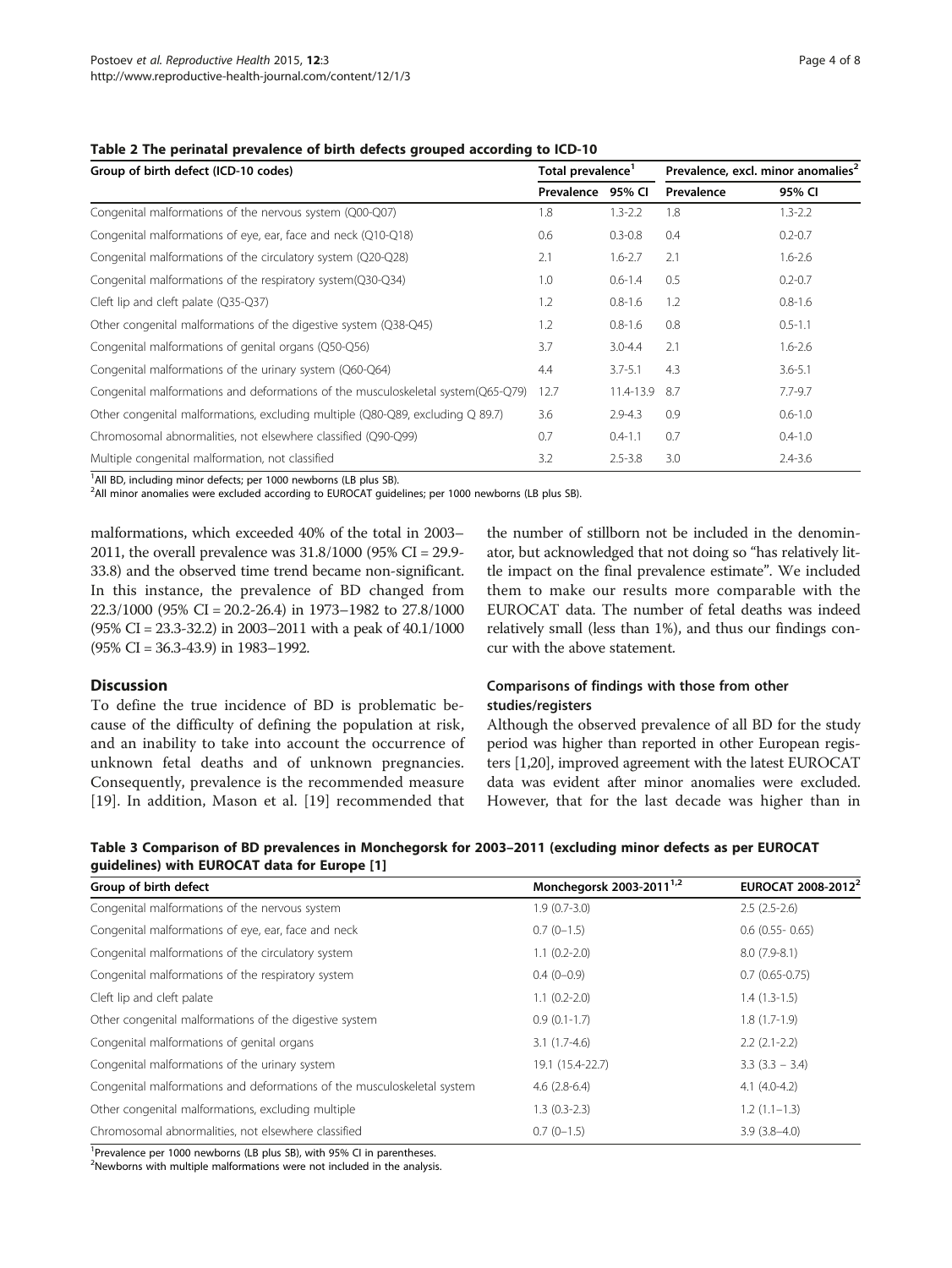<span id="page-4-0"></span>Table 4 Perinatal prevalence of birth defects in Monchegorsk that require mandatory reporting in the Russian Federation

| <b>Birth defects</b>                           | Total number in<br>Monchegorsk | Prevalence in<br>Monchegorsk <sup>1</sup> |
|------------------------------------------------|--------------------------------|-------------------------------------------|
| Anencephaly                                    | 7                              | $0.2$ (0.1-0.4)                           |
| Spina bifida                                   | 17                             | $0.6(0.3-0.8)$                            |
| Encephalocele                                  | $\Omega$                       | $\Omega$                                  |
| Congenital hydrocephalus                       | 31                             | $1.0(0.7-1.4)$                            |
| Anophthalmos, microophthalmos                  | $\overline{2}$                 | $0.1$ $(0-0.2)$                           |
| Anotia, microtia,                              | $\overline{2}$                 | $0.1$ (0-0.2)                             |
| Transposition of large vessels                 | 1                              | $0.03(0-0.1)$                             |
| Hypoplastic left heart                         | 0                              | $\Omega$                                  |
| Cleft palate                                   | 16                             | $0.5(0.3-0.8)$                            |
| Cleft lip with or without cleft palate         | 27                             | $0.9(0.6-1.2)$                            |
| Oesophageal atresia                            | 6                              | $0.2(0-0.4)$                              |
| Ano-rectal atresia                             | 3                              | $0.1$ $(0-0.2)$                           |
| Hypospadias                                    | 53                             | $1.7(1.3-2.2)$                            |
| Renal agenesis or disgenesis                   | $\overline{2}$                 | $0.1 (0 - 0.2)$                           |
| Epispadias                                     | 1                              | $0.03(0-0.1)$                             |
| Urine bladder exstrophy                        | 3                              | $0.1(0-0.2)$                              |
| Reducing limb malformations                    | 13                             | $0.4(0.2-0.7)$                            |
| Diaphragmatic hernia                           | 1                              | $0.03(0-0.1)$                             |
| Omphalocele                                    | 4                              | $0.1$ (0-0.3)                             |
| Gastroschisis                                  | $\overline{2}$                 | $0.1 (0 - 0.2)$                           |
| Multiple congenital                            | $\overline{2}$                 | $0.1 (0 - 0.2)$                           |
| Down Syndrome                                  | 30                             | $1.0(0.6-1.3)$                            |
| Total rate of BD mandatory for<br>registration | 223                            | $7.3(6.4-8.3)$                            |

<sup>1</sup> Prevalence per 1000 newborns (LB plus SB) and 95% CI.

Europe, even after adjustments using the EUROCAT guidelines.

A comparison of our results with other available Russian monitoring data shows that in Monchegorsk the total prevalence was also higher than the mean Russian value for the 2003–2011 period. By contrast, the prevalences for BD that require mandatory reporting were approximately equal [\[13\]](#page-7-0). However, use of official monitoring data in the

assessment of BD prevalences likely involve less rigorous data collection than that exercised for birth registers, and perhaps is also prone to under-reporting less severe forms of defects. Our prevalence estimates of genital malformations and defects of musculoskeletal system were lower than those reported for Monchegorsk by Vaktskjold et al. [[8,9](#page-7-0)]. Our neural tube and anterior abdominal wall defect prevalences were also lower than those reported for Arkhangelsk by Petrova and Vaktskjold as incidences (abortions after 12 weeks of gestation were included) [[10,11](#page-7-0)].

Compared to EUROCAT data (1980–2011) [\[1,20](#page-7-0)], the prevalence of cardiovascular malformations in Monchegorsk was lower; those of musculoskeletal and urinary BD were higher; and of comparable magnitude for other malformations (see Table [3\)](#page-3-0). Prevalences of the severe malformations for which registration in Russia is mandatory were mostly similar, but were higher for Down syndrome, severe cardiovascular malformations and diaphragmatic hernia. A likely reason for this is that EUROCAT includes cases of termination of pregnancy due to fetal anomaly (TOPFA), while in the RF mandatory autopsies of aborted fetuses are performed only after 22 weeks of gestation.

The low rate of cardiovascular defects in Monchegorsk can at least be partly explained by an underestimation of the true number of minor chamber defects because of an absence of symptoms during the first week of life. A prenatal diagnosis in regional districts of severe malformation that potentially could be surgically corrected may have led to a transfer of a delivery to regional (Murmansk) or federal (Moscow) centers. Such births were not registered in either of the registers.

Our data for BD that required mandatory reporting are comparable with those available from the Medical Birth Registry of Norway [\[21\]](#page-7-0) for the same time frame. However, the following prevalences were higher in Norway: transposition of great vessels (0.21/1000), cleft lip with or without cleft palate (1.36/1000), Down Syndrome (1.34/1000), and lower for congenital hydrocephalus (0.43/1000) [\[21\]](#page-7-0). The total prevalence of all defects and deformations in the observation period years was also comparable, although the Norwegian data includes TOPFAs from 2000 and based on this we might expect lower values if they had not been.

Table 5 Prevalence of BD in Monchegorsk, stratified by time-periods

| Prevalence <sup>1</sup>         | 73-82           | 83-92           | 93-02           | $03-11$         | p-value for trend |
|---------------------------------|-----------------|-----------------|-----------------|-----------------|-------------------|
| Total perinatal prevalence      | 23.5            | 40.5            | 38.7            | 46.3            | < 0.0001          |
|                                 | $(20.4 - 26.6)$ | $(36.7 - 44.3)$ | $(33.7 - 43.7)$ | $(40.7 - 51.9)$ |                   |
| Prevalence by EUROCAT guideline | 17.7            | 26.0            | 31.1            | 37.8            | < 0.0001          |
|                                 | $(15.0 - 20.4)$ | $(22.9 - 29.1)$ | $(26.6 - 35.6)$ | $(32.7 - 42.9)$ |                   |
| Mandatory BD (22 forms)         | 4.8             | 7.6             | 11.3            | 6.9             | 0.11              |
|                                 | $(3.4 - 6.3)$   | $(5.9-9.3)$     | $(8.6 - 14.1)$  | $(4.7-9.1)$     |                   |

<sup>1</sup>Per 1000 newborns (LB plus SB) with the 95% CI presented in parentheses.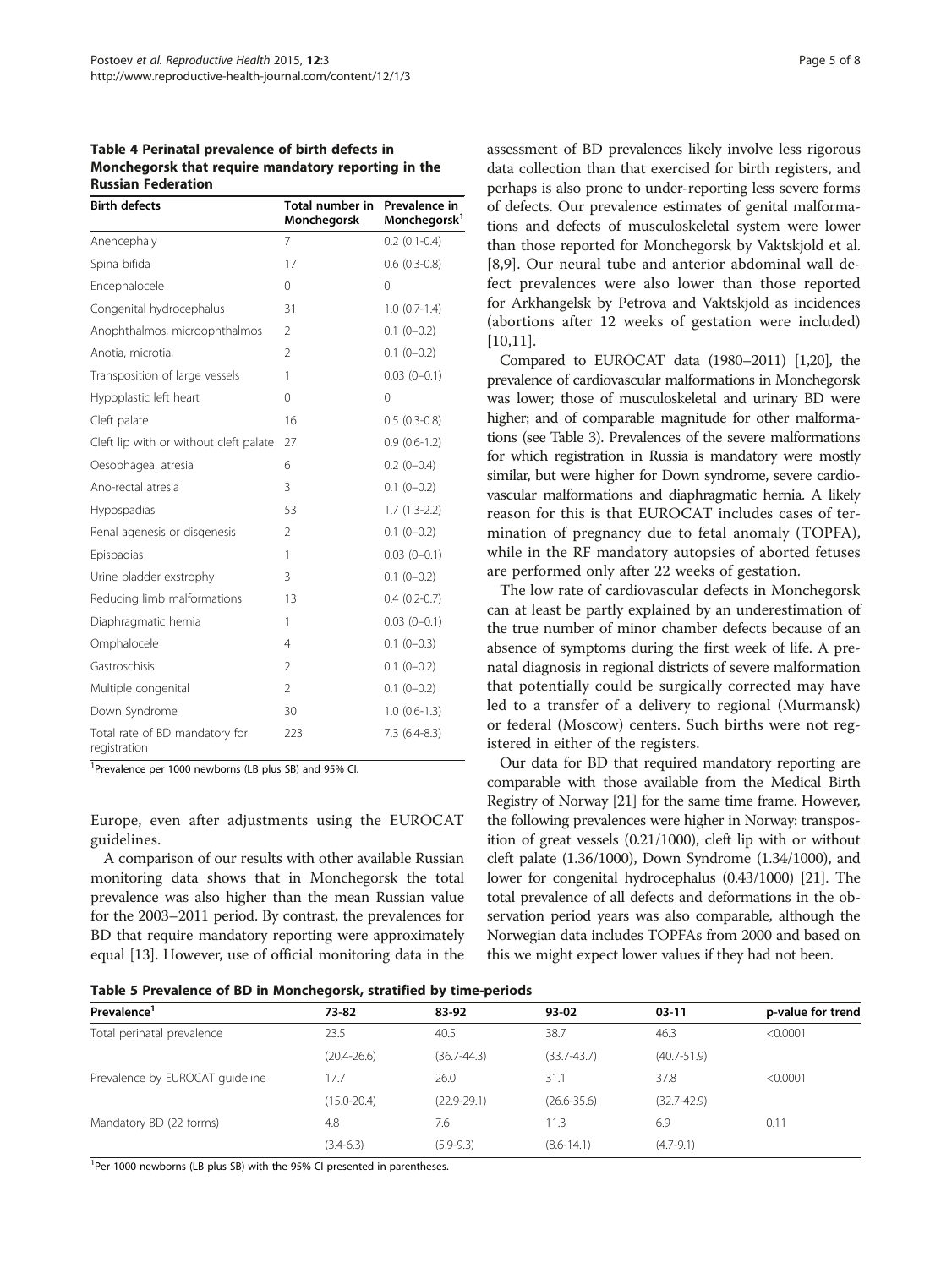| Group of birth defect                                                   | 73-82          | 83-92           | 93-02           | $03-11$         | p-value for trend |
|-------------------------------------------------------------------------|----------------|-----------------|-----------------|-----------------|-------------------|
| Congenital malformations of the nervous system                          | 0.8            | 2.0             | 2.8             | 1.9             | 0.04              |
|                                                                         | $(0.2 - 1.3)$  | $(1.2 - 2.9)$   | $(1.4 - 4.2)$   | $(0.7 - 3.9)$   |                   |
| Congenital malformations of eye, ear, face and neck                     | 0.2            | 0.3             | 1.1             | 1.1             | 0.02              |
|                                                                         | $(0 - 0.5)$    | $(0-0.6)$       | $(0.2 - 1.9)$   | $(0.2 - 2.0)$   |                   |
| Congenital malformations of the circulatory system                      | 2.4            | 1.9             | 2.8             | 1.3             | 0.37              |
|                                                                         | $(1.4 - 3.4)$  | $(1.1 - 2.8)$   | $(1.4 - 4.2)$   | $(0.3 - 2.3)$   |                   |
| Congenital malformations of the respiratory system                      | 1.3            | 0.6             | 1.4             | 0.6             | 0.38              |
|                                                                         | $(0.6 - 2.1)$  | $(0.1 - 1.1)$   | $(0.4 - 2.4)$   | $(0-1.2)$       |                   |
| Cleft lip and cleft palate                                              | 1.3            | 0.7             | 2.1             | 1.9             | 0.46              |
|                                                                         | $(0.6 - 2.1)$  | $(0.2 - 1.2)$   | $(0.9 - 3.3)$   | $(0.3 - 2.3)$   |                   |
| Other congenital malformations of the digestive system                  | 1.4            | 1.3             | 0.7             | 1.1             | 0.37              |
|                                                                         | $(0.7 - 2.2)$  | $(0.6 - 2.0)$   | $(0-1.4)$       | $(0.2 - 2.0)$   |                   |
| Congenital malformations of genital organs                              | 1.8            | 4.6             | 4.9             | 3.9             | 0.02              |
|                                                                         | $(0.9 - 2.6)$  | $(3.3 - 5.9)$   | $(3.1 - 6.8)$   | $(2.2 - 5.6)$   |                   |
| Congenital malformations of the urinary system                          | 0.2            | 0.4             | 4.4             | 19.1            | < 0.0001          |
|                                                                         | $(0 - 0.5)$    | $(0-0.8)$       | $(2.7-6.1)$     | $(15.4 - 22.7)$ |                   |
| Congenital malformations and deformations of the musculoskeletal system | 8.3            | 17.3            | 13.6            | 10.2            | 0.39              |
|                                                                         | $(6.5 - 10.2)$ | $(14.8 - 19.8)$ | $(10.6 - 16.6)$ | $(7.5 - 12.9)$  |                   |
| Other congenital malformations, excluding multiple                      | 2.4            | 6.6             | 1.4             | 2.2             | 0.14              |
|                                                                         | $(1.4 - 3.4)$  | $(5.0 - 8.2)$   | $(0.4 - 2.4)$   | $(1.0 - 3.5)$   |                   |
| Chromosomal abnormalities, not elsewhere classified                     | 1.0            | 0.6             | 0.5             | 0.7             | 0.51              |
|                                                                         | $(0.3 - 1.6)$  | $(0.1 - 1.1)$   | $(0-1.1)$       | $(0-1.5)$       |                   |
| Multiple congenital malformation, not classified                        | 2.3            | 4.2             | 2.8             | 3.0             | 0.71              |
|                                                                         | $(1.3 - 3.3)$  | $(2.9 - 5.4)$   | $(1.4 - 4.2)$   | $(1.5 - 4.4)$   |                   |

<span id="page-5-0"></span>Table 6 Prevalence<sup>1</sup> of groups of BD in Monchegorsk, stratified by time-period

<sup>1</sup>Newborns with all BD were included in the analysis; per 1000 newborns (LB plus SB), with 95% CI in brackets.

#### Interpretation of time trends

The positive trend of the total BD prevalence across the study period could be the result of an increase in the prevalence of congenital malformations of the genital organs and urinary system. However, the interpretation of such dependence is complex and might well reflect changes in the health-care system, birth registration protocols, the socio-economic situation and changes in coding practices (the KBR was established retrospectively and historical codes were re-assigned during the past 40 years to conform with ICD-10). Furthermore, the prevalence of compatiblewith-living defects, such as urinary malformations, has increased because most of them can be easily visualized by US-screening [\[22\]](#page-7-0). Interestingly, the most severe BD that are often incompatible with life (such as anencephaly) did not exhibit substantial changes in prevalence after the 1970–1980 period. This observation presumably reflects an impact of prenatal diagnostics established in 1994, which included one US examination and more complex prenatal screening procedures after the year 2000. Evidently, these improvements in the prenatal detection

led to the reduction of severe malformations and better diagnosis of minor ones at the first week of life.

An increase in the prevalence of urinary system malformations during 2003-2011was no doubt influenced by an increase of two defects, namely Q62.0 (congenital hydronephrosis) and Q63.0 (another malformations of kidney, unspecified). Both forms could be symptomless during the first days of life and thus could only have been diagnosed during the time-frame when US-examinations were conducted. On the other hand, the observed increased occurrence of these forms could also reflect over diagnosis, but this would require a detailed follow-up study to verify.

Increased prevalence of BD over time could also represent a true rise, perhaps due to environmental factors. For example, the prevalence of some group of BD (malformations of genital organs, musculoskeletal abnormalities and multiple BD) rose two- to three-fold between 1973 and 1992, which overlaps increased production at the local nickel refinery complex that reached a maximum between 1982 and 1988. The observed peak in BD prevalence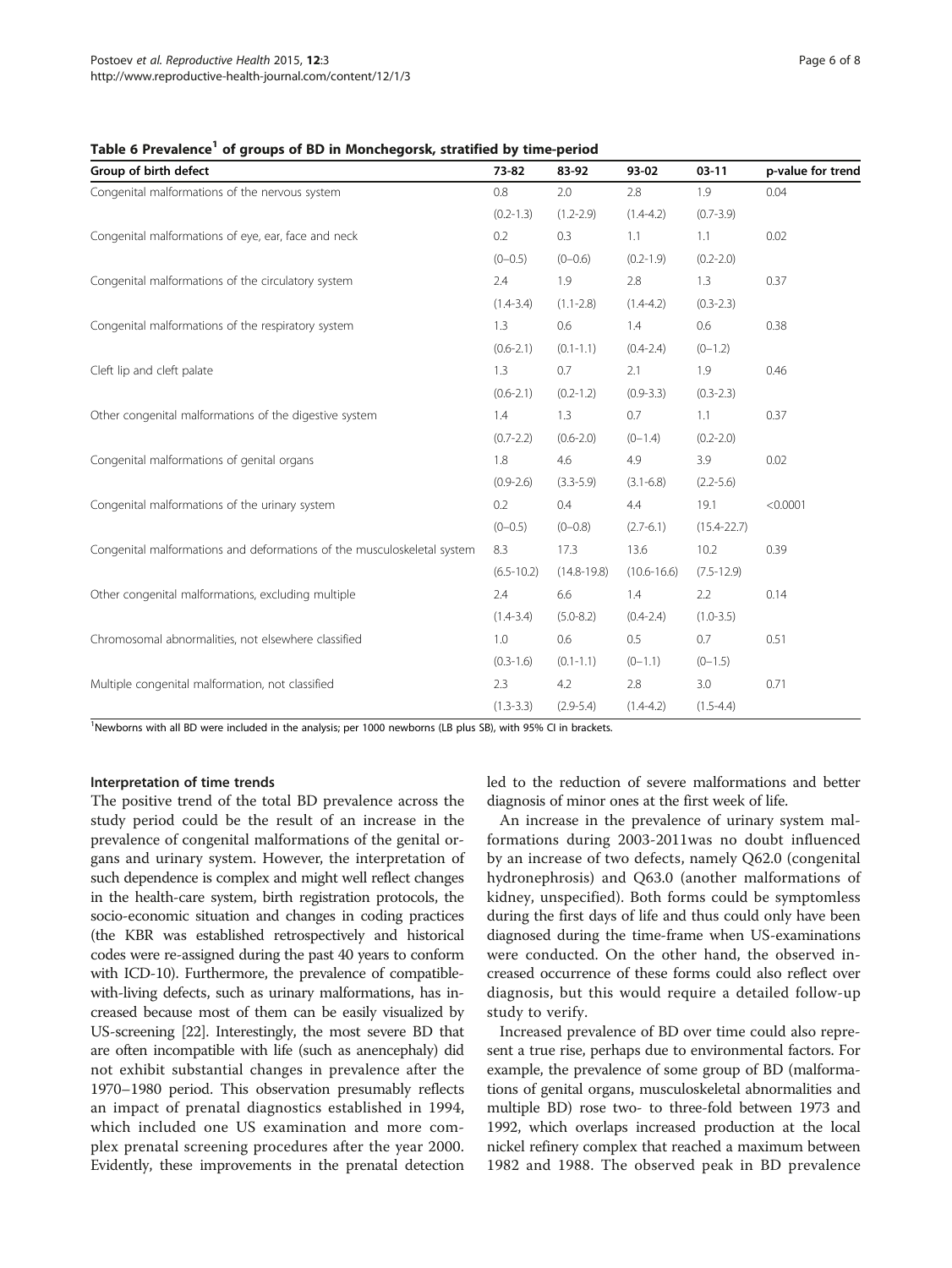<span id="page-6-0"></span>

during 1983–1992 (after exclusion of urinary system defects) also coincides. The primary pollutants were sulfur dioxide and particulates containing a suite of inorganic elements including toxic metals and nonmetals [\[23\]](#page-7-0). The latter can accumulate in soil and be transferred to the watershed over time. Although these emissions have been systematically reduced since the early 1990s, they remain substantial. Other possible explanations of increasing BD prevalence include higher maternal age and an increase in alcohol abuse and smoking among mothers; specifically, 30.8% of women in Russia of reproductive age were smokers in 2008–2010 [\[24\]](#page-7-0) compared to 19% in 1990 [[25](#page-7-0)].

## Study strengthens and limitations

Our study is the first to examine all types BD prevalences recorded in two population-based registers in Russia that can be compared with European registers. A possible limitation of our study pertains to the retrospectively established KBR database. Only diagnoses made in the maternity houses were taken into account, which could be a reason for underestimation. Minor anomalies or defects that might be revealed later (e.g., small septal heart defects without heart failure) were not identified. Neither were TOPFAs included in either database, which could mean that the prevalence could be higher than calculated after the year 2000 when prenatal screening was established. On the other hand and in terms of the register data, only a small number of newborns had missing information (0.5%). Difference in the gestational age limits of registration of the newborns in the merged registries and

retrospective type of data collection in the KBR could potentially have influenced the results, although this would not explain the total BD prevalence increase seen for 2003–2011. There were 17 newborns under 28 weeks in 2006–2011 registered in the MCBR. Among them, only three additional cases of BD were found and the total number of newborns with BD for that period was 134. Inclusion of these data did not change the BD prevalence significantly. Furthermore, when the 102 newborns with gestational age less than 28 weeks noted in the KBR were included in the analysis, there was also little impact on our findings. One might have expected the prevalence of the most severe BD to have increased as well, but we did not observe this.

#### Conclusion

The perinatal prevalence of BD in Monchegorsk increased during the study period and was 36.1 per 1000 newborns overall. The most prevalent groups of defects were musculoskeletal and urinary malformations. Investigation of the possible reasons for these findings is recommended.

#### **Abbreviations**

BD: Birth defect; EUROCAT: European surveillance of congenital anomalies; ICBDSR: International clearinghouse for birth defects surveillance and research; ICD-10: the International statistical classification of diseases and related health problems, tenth revision; KBR: Kola birth register; LB: Live birth; MCBR: Murmansk County birth register; RF: Russian Federation; SB: Stillborn; TOPFA: Termination of pregnancy due to fetal anomaly; US: Ultrasound; WHO: World Health Organization.

#### Competing interests

The authors declare that they have no competing interests.